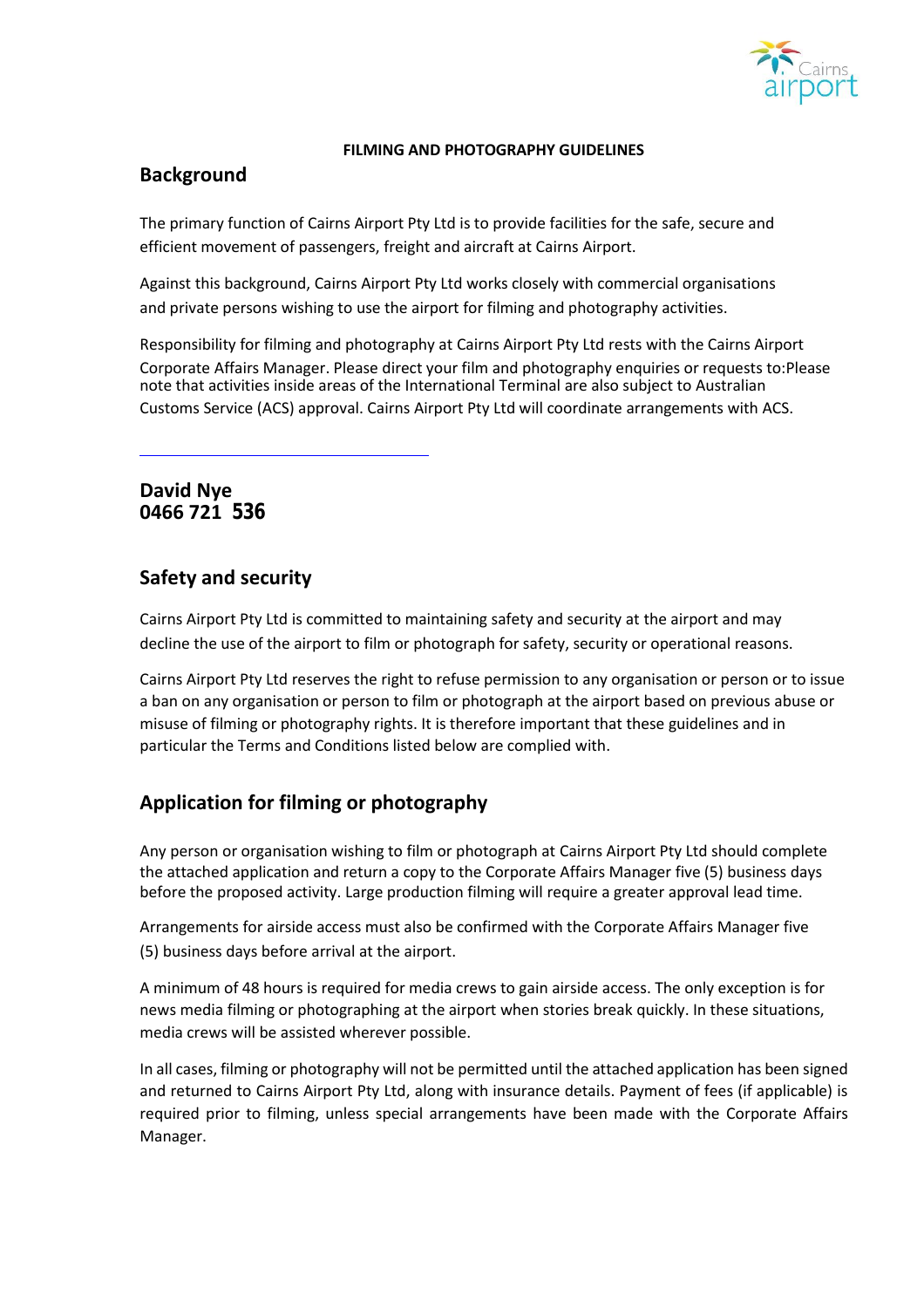

# **Terms and Conditions of Filming or Photography**

- The safe, secure and efficient movement of passengers, freight and aircraft at the airport must not be interfered with in any way.
- The site used for filming or photography must be kept clean, tidy and safe at all times.
- That location, as specified in the attached application, must not be used for any purpose other than the purpose for filming or photography specified in the application.
- No filming of any airport staff may be undertaken without their specific individual permission
- No filming of any security processes may be undertaken whatsoever
- All vehicles must be parked in the public car park unless special arrangements have been agreed to. **Due to increased security at all airports around the world no vehicle is to be left unattended in the vicinity of the airport, apart from the public carpark.**
- All directions from Cairns Airport Pty Ltd authorised personnel must be adhered to
- Before any crew commence set up or filming within the terminal buildings or airport grounds they must contact Cairns Airport Pty Ltd Customer Service Officer on duty on 0477 054 049 to advise of their arrival and receive all clear to commence.
- Should there be any changes to the filming schedule Cairns Airport Pty Ltd must be advised as soon as possible.
- Cairns Airport Pty Ltd may relocate, defer or cancel any approved filming or photography activity when safety, security or operational considerations demand it. In those circumstances, Cairns Airport Pty Ltd will not be responsible for any loss to any person or organisation.
- Persons or organisations wishing to film or photograph on the airside of the airport are subject to security access control requirements i.e. sighting of current, valid photo ID such as a driver's licence or passport, as well as safety escort and supervision. In particular, all persons must be accompanied by an airport official who displays an Airport Security Identification Card (ASIC) and a valid visitor pass must be obtained for each person entering the airside. If it is intended to drive on the airside, an Authority to Drive (ADA), applicable to airline operators only, must be obtained and the rules set out in Cairns Airport Pty Ltd's Airside Vehicle Control Handbook (AVCH) must be complied with. Persons going airside are subject to the Drug and Alcohol regulations stipulated by the Civil Aviation Safety Authority (CASA).

## **Documentation Required**

- Prior to commencing filming or photography, persons/organisations must submit to CAPL a copy of:
	- 1. a certificate of currency of public liability insurance for an insured sum of \$20 million (as a minimum) and noting Cairns Airport Pty Ltd as a joint-insured for the purpose of access to Cairns Airport on these terms and conditions; and
	- 2. a certificate of currency of workers compensation insurance (if relevant).
- Persons or organisations accessing Cairns Airport Pty Ltd do so at their own risk and release Cairns Airport Pty Ltd from liability for any loss or damage of any kind.

If any of these terms and conditions are, in Cairns Airport Pty Ltd's reasonable opinion, not complied with, then Cairns Airport Pty Ltd may terminate the right to film or photograph, and all persons associated with that activity will be required to immediately leave the airport. In those circumstances, Cairns Airport Pty Ltd will not be responsible for any financial loss to any person or organisation.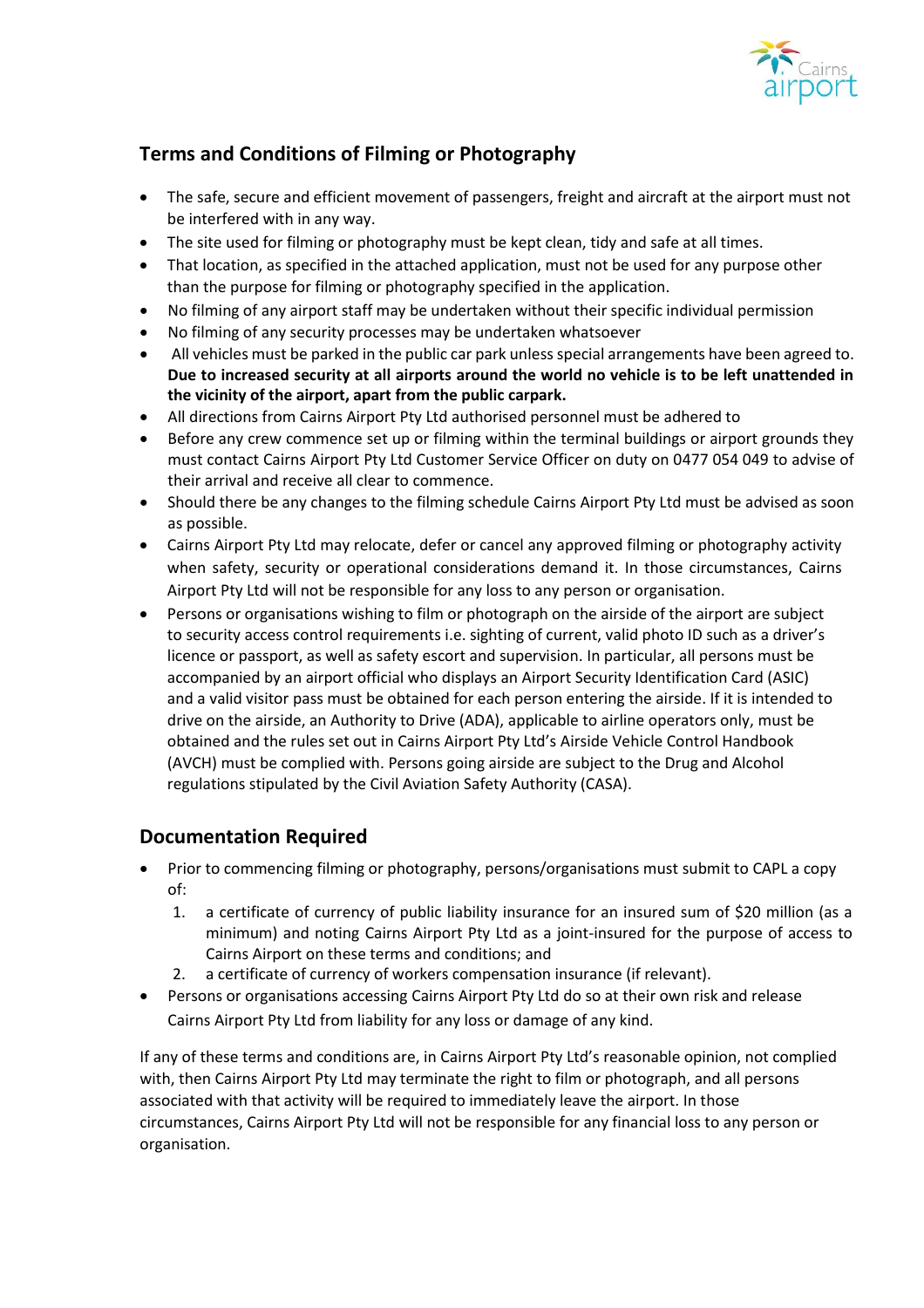

# **Filming and photography – fees**

A fee is levied in advance for filming and photography activity undertaken for commercial gain. The full amount of the fee will be notified by Cairns Airport Pty Ltd after an application is received and before the activity commences. No filming or photography will be permitted until the applicable fee is paid, unless prior arrangements have been made with the Cairns Airport Pty Ltd Corporate Affairs Manager. Fees are as follows:

| Photography (still) terminal: | \$100 per hour + gst |
|-------------------------------|----------------------|
| Photography (still) airside:  | \$150 per hour + gst |
| Filming terminal:             | \$200 per hour + gst |
| Filming airside:              | \$300 per hour + gst |

Should specific Cairns Airport Pty Ltd personnel or services be required to undertake the activity, a further fee may be levied. Depending on location and duration of the activity, an additional fee may also be imposed to cover the additional deployment of security or safety personnel.

#### **Non-commercial filming or photography**

Fees are **not** charged for the following activities:

- Airline companies and airport tenants collecting material for independent internal use within their organisations e.g. training films etc. Normal fees apply for airlines and airport tenants filming for advertising purposes;
- News media use e.g. breaking news stories and library footage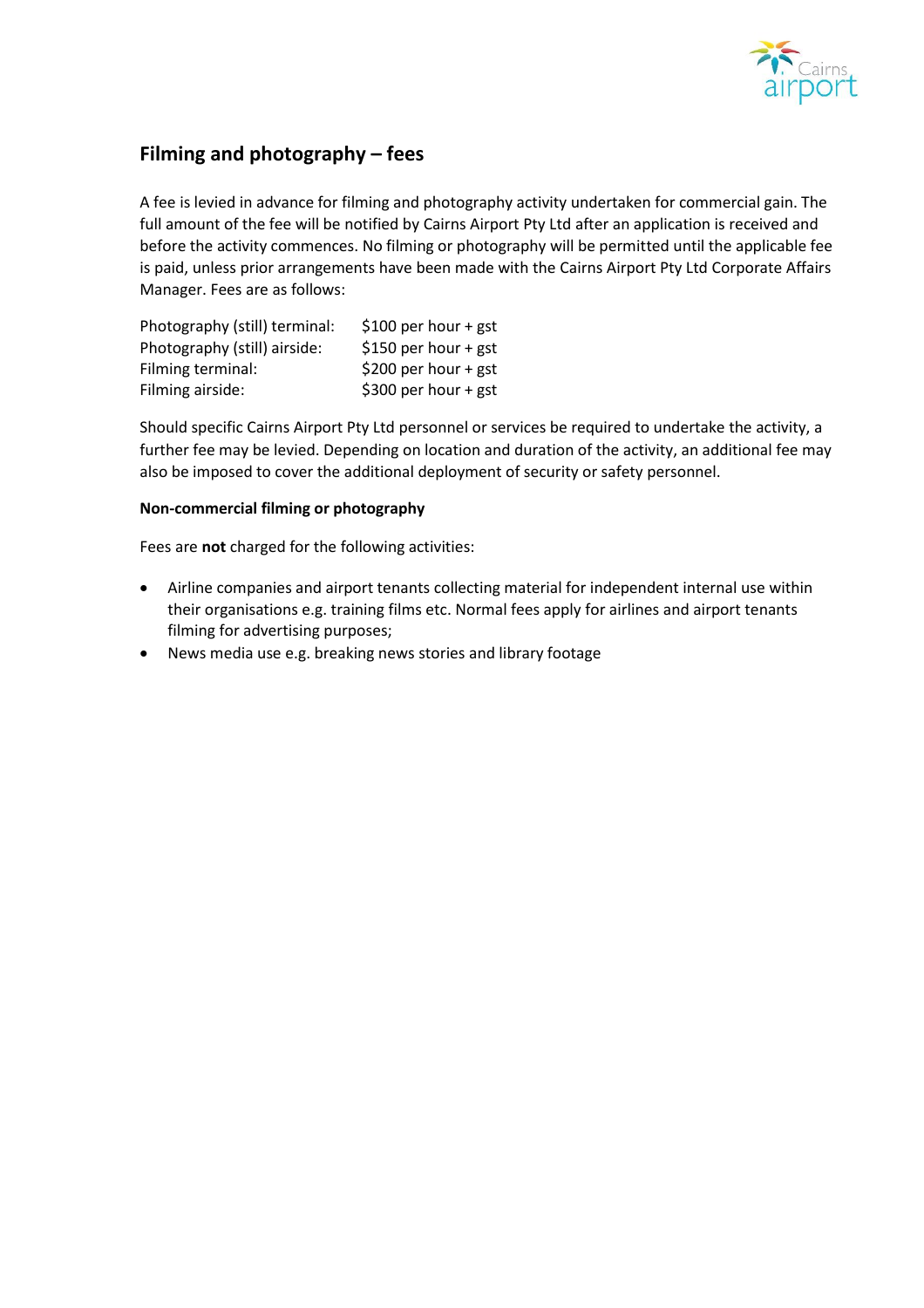

### **APPLICATION FOR FILMING OR PHOTOGRAPHY AT CAIRNS AIRPORT**

Applications must be lodged a minimum of five (5) business days prior to the proposed filming or photography. Large production filming will require a greater approval lead time.

In signing this application, the organisation or person concerned agrees to abide and to ensure that its employees, subcontractors and agents abide by the requirements set out in the attached filming and photography generic guidelines, and in particular to the Terms and Conditions of filming or photography including payment of any due fees in advance of the commencement of filming, and agrees to the terms of the agreement and the Indemnity in Part 2 of this application. Additional site specific conditions may be included in any Cairns Airport Pty Ltd approval.

Both Parts 1 and 2 of this application must be completed in full.

| <u> Organisation or muividual Details</u> |  |  |
|-------------------------------------------|--|--|
| Name:                                     |  |  |
| <b>Address</b>                            |  |  |
| Telephone:                                |  |  |
| Facsimile:                                |  |  |
| Email:                                    |  |  |
| Location contact:                         |  |  |
| <b>Insurance</b>                          |  |  |
|                                           |  |  |
| Amount insured:                           |  |  |
| <b>Workers Compensation</b>               |  |  |
| <b>Filming or Photography Activity</b>    |  |  |
|                                           |  |  |
|                                           |  |  |
|                                           |  |  |
|                                           |  |  |
|                                           |  |  |
|                                           |  |  |
| Parking requirements: (if any)            |  |  |

## **PART 1 Organisation or Individual Details**